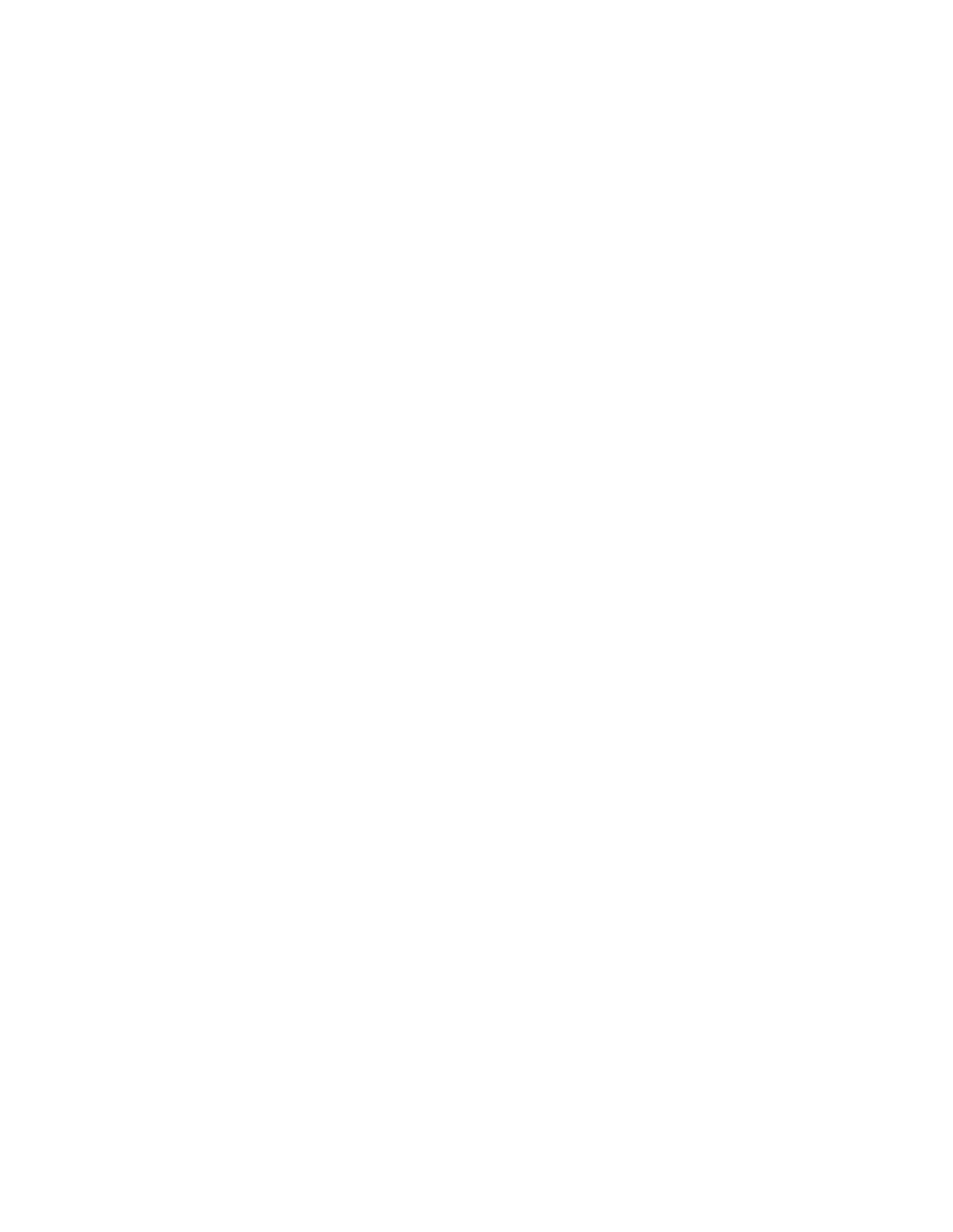## **Physical Activity**

## **Exercises for Keeping Active**

| <b>Topic</b> | <b>Pages</b> |  |
|--------------|--------------|--|
| $\vert$ 1.   |              |  |
| 2.           |              |  |
| 3.           |              |  |
| 4.           |              |  |
| 5.           |              |  |
| 6.           |              |  |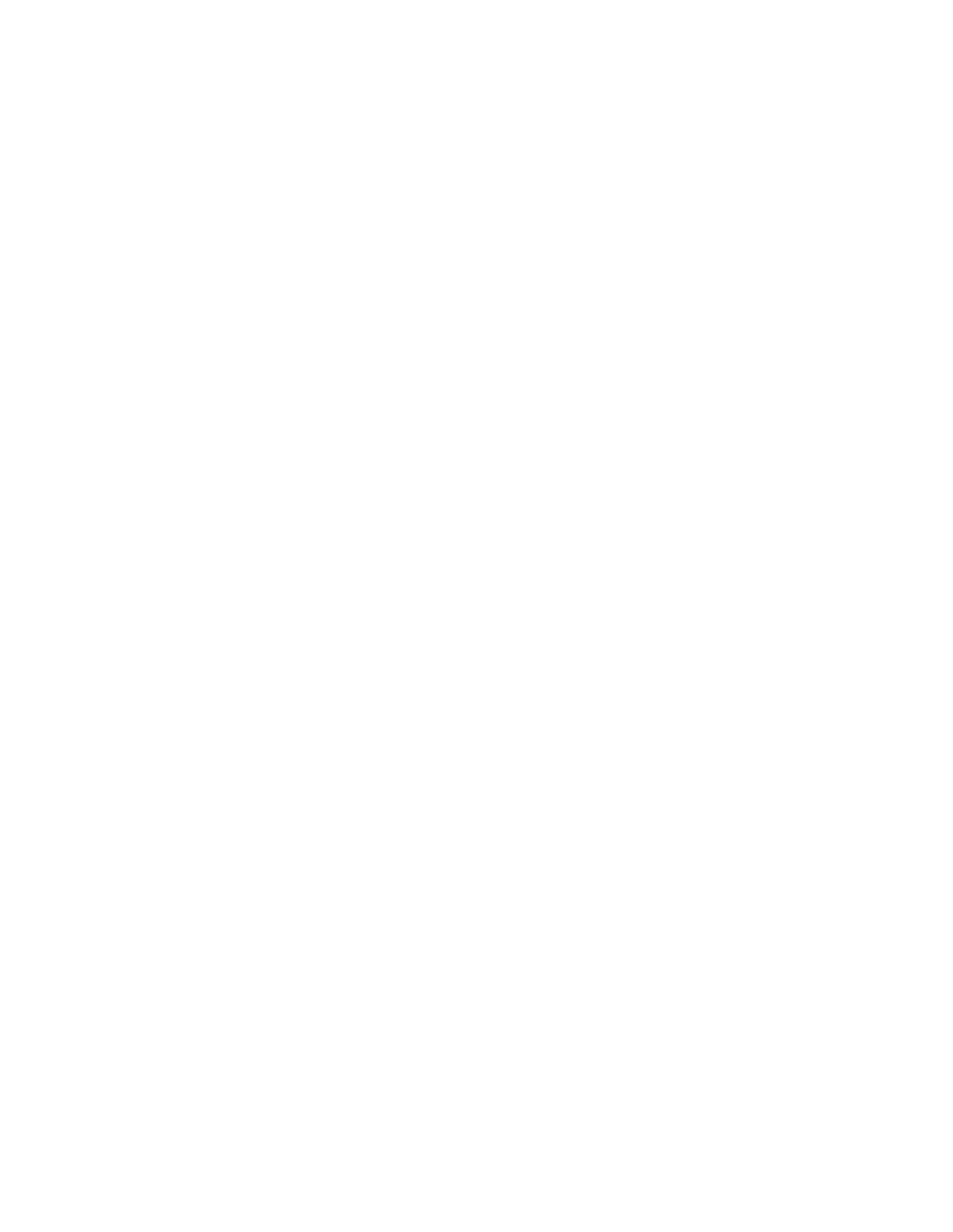## 1. **Strengthening Exercises: Stretch Band**

**Note:** If you have not been doing strengthening exercises regularly, try doing just 8 repetitions for your first few sessions. When you feel comfortable doing so, add 2 repetitions every other session, until you work your way up to 15 repetitions per set.

### **Upper arm strength (triceps)**

- **1. Wrap the band behind your back like a shawl.**
- **2. Bring one end of the band under the nonexercising arm and hold it in the non-exercising hand.**
- **3. Put the other end of the band over the shoulder of the exercising arm.**
- **4. Straighten the elbow to stretch the band.**
- **5. Repeat 8-15 times to complete one set. Start with one set and build to as many as 3 sets.**

### **Upper arm strength (biceps)**

- **1. Sit in a chair.**
- **2. Step on one end of the stretch band.**
- **3. Hold the other end of the band with your arm straight down by your side. Be sure there is tension in the band.**
- **4. Bend your elbow and pull up toward your chest.**
- **5. Return to start position.**
- **6. Repeat 8-15 times to complete one set. Start with one set and build to as many as 3 sets.**

## **Back of shoulder and upper back**

- **1. Sit or stand with feet the same width as your shoulders.**
- **2. Loop the band around each palm. Lift your arms straight out in front of you.**
- **3. Open your arms and pull outward on the band.**
- **4. Relax your arms and then repeat the exercise 8-15 times.**







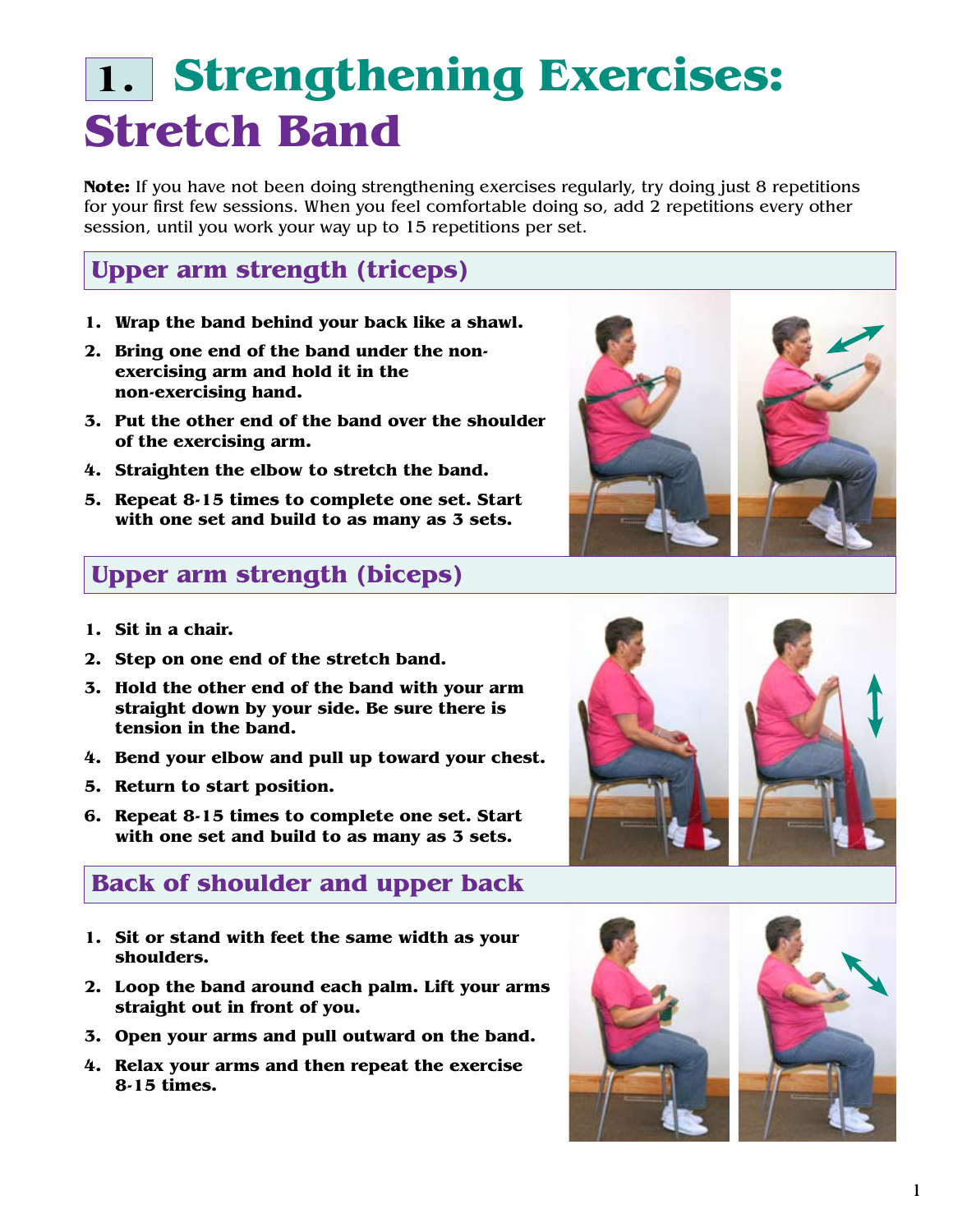## **Hip strength (back)**

- **1. Stand facing wall.**
- **2. Place hands on wall for stability.**
- **3. Keeping knee straight, move leg backwards behind your body.**
- **4. Return to start position.**
- **5. Do 8-15 in each set. Try to build up to doing three sets.**
- **6. If you have good balance, you can loop a stretch band firmly around both ankles.**

### **Hip strength (back) or hamstring**

- **1. Sit in a chair facing table leg.**
- **2. Wrap one end of the stretch band around a table leg.**
- **3. Tie and loop the other end around the ankle.**
- **4. Slowly pull your ankle backward toward the chair.**
- **5. Repeat the exercise 8-15 times. Build up to three sets of 15.**

### **Leg strength (front thigh)**

- **1. Tie the ends of the band together to make a loop.**
- **2. Put one end of the loop around the back leg of the chair.**
- **3. Loop the other end around one ankle.**
- **4. Slowly, straighten your leg against the band.**
- **5. Do 8-15 per set. Try to do up to three sets.**

## **Hip strength (front)**

- **1. Sit on a firm surface with your stretch band looped around your thighs.**
- **2. Raise one knee to your chest while the other foot stays firmly on the floor.**
- **3. Repeat the exercise by raising the other knee.**
- **4. Do 8-15 raises in each set. Try to do up to three sets.**









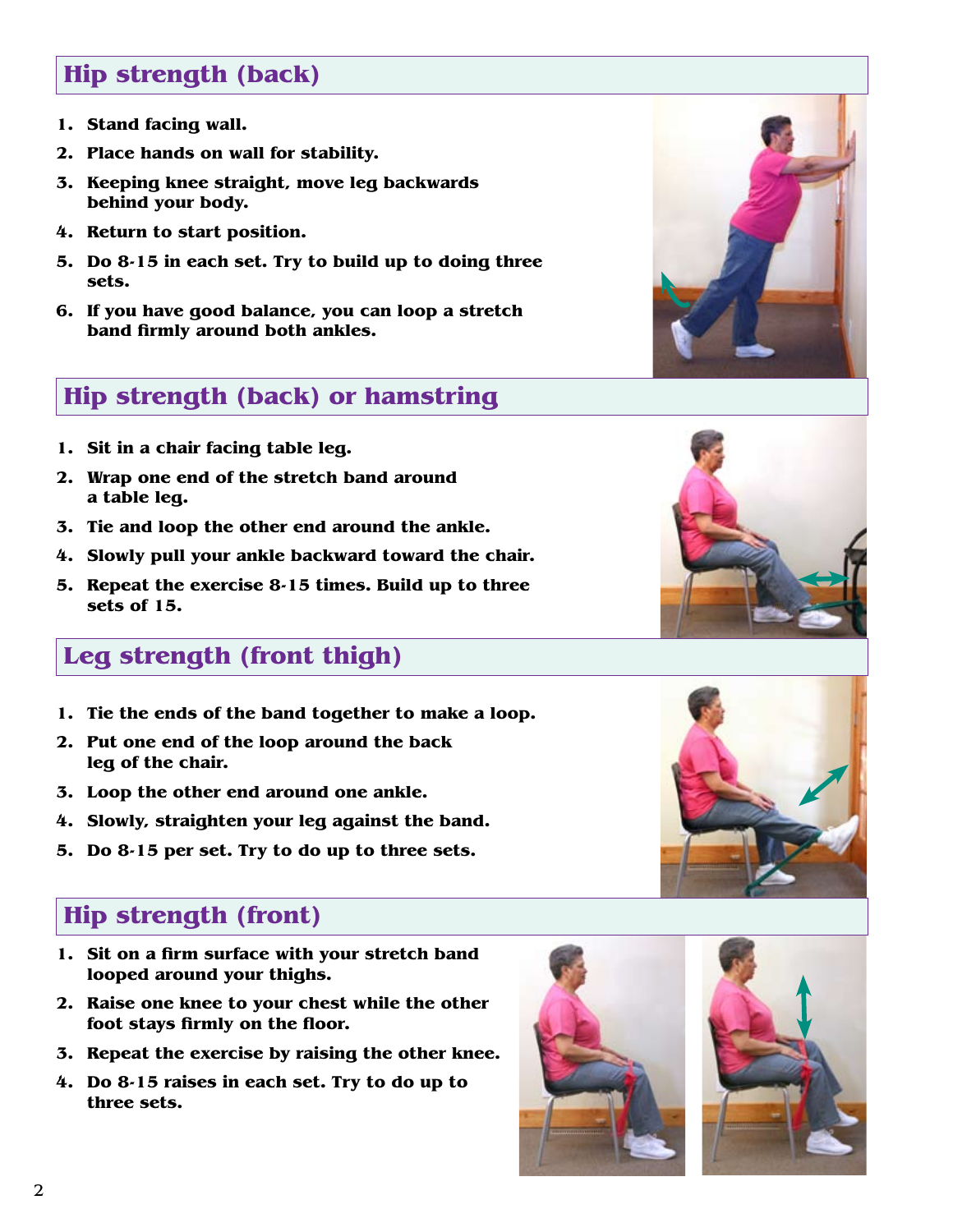## 2. **Strengthening Exercises: Weights**

**Note:** To do these exercises lift the weight 8-15 times. Rest for a minute, then repeat. Wait a day or two to let your muscles adjust. Over several weeks, slowly increase until you are lifting the weight 15 times, and repeating 2-3 times.

## **Triceps**

- **1. Sit in a chair. Keep your back straight, feet flat on floor, shoulder width apart.**
- **2. Hold a weight in one hand and bend your arm and point the tip of the elbow toward the ceiling. Keep the elbow next to your ear.**
- **3. Straighten your arm so that your hand points to the ceiling.**
- **4. Hold position.**
- **5. Bend raised arm at elbow, bringing hand weight toward same shoulder (back to starting position).**
- **6. Repeat 8-15 times.**
- **7. Reverse hands and repeat with other arm 8 to 15 times. You can do as many as 3 sets.**





### **Seated row**

- **1. Sit in a chair. Keep your back straight, and hold weights in each hand.**
- **2. Pretend the weights are attached to the oars of a rowboat.**
- **3. Reach slightly forward with your arms, as if you're reaching for the oars.**
- **4. Pull both arms back in a smooth, steady motion as if you're pulling back on the oars (keeping your elbows bent). Imagine squeezing the backs of your shoulder blades together. (Hint: This exercise makes your upper back stronger as well as your arms.)**
- **5. Slowly return to the starting position.**
- **6. Repeat 8-15 times to complete one set. You can build up to as many as three sets.**
- **7. When you can easily do three sets of 15 repetitions, try using heavier weights.**



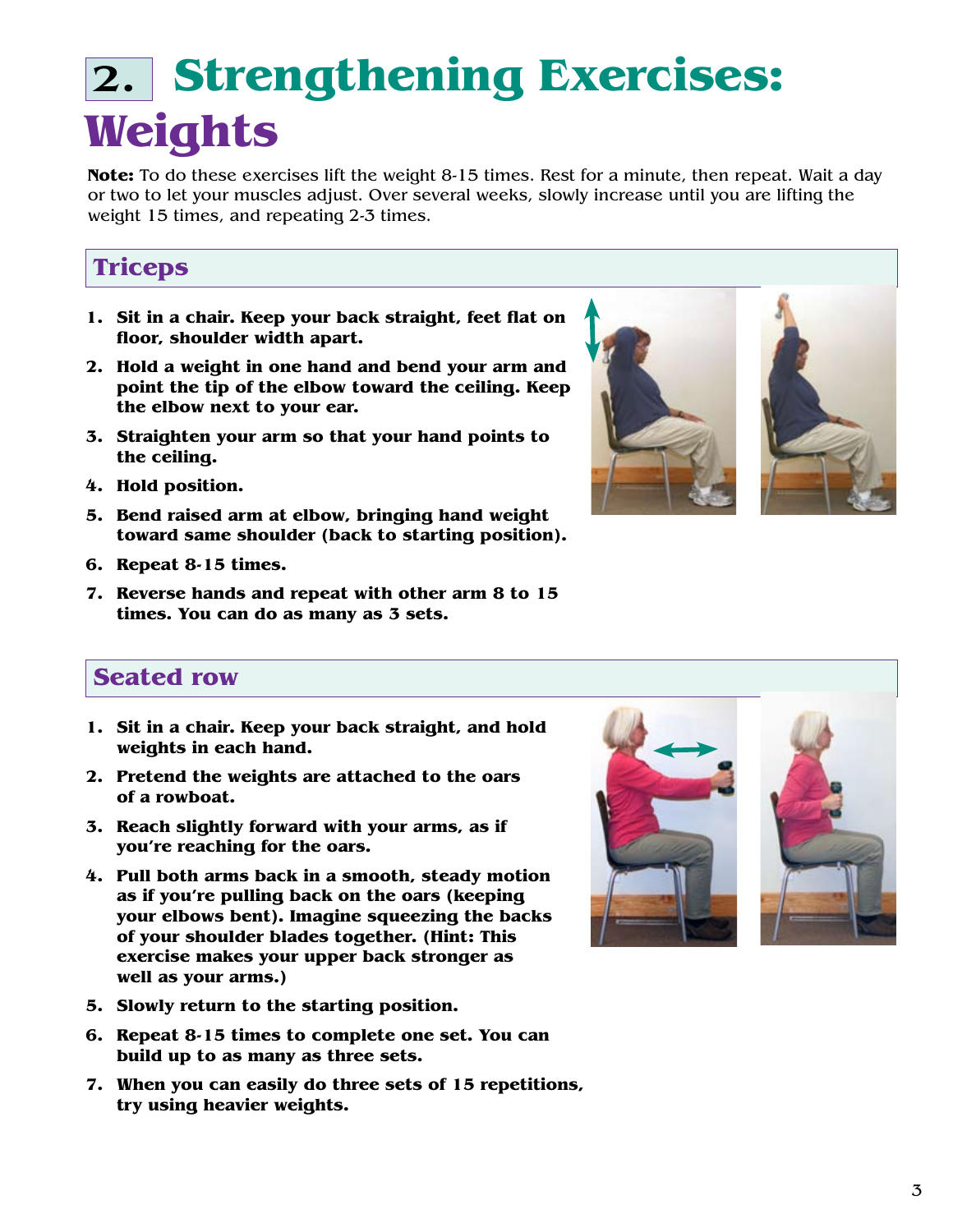#### **Biceps**

- **1. Sit in a chair, or stand with your knees slightly bent.**
- **2. Hold a weight in each hand, with your arms by your sides.**
- **3. Keeping your upper arms and elbows "glued" against your ribs, slowly bend your elbows and pull the weights up toward your chest. Keep your wrists as straight as possible while you lift.**
- **4. Slowly lower arms to start position.**
- **5. Repeat 8-15 times to complete one set. You can build up to as many as three sets.**



#### **Chest press**

- **1. Lie on your back on the floor, with your knees bent and your feet flat.**
- **2. Hold a weight in each hand. Place your arms by your sides, with your upper arms resting on the floor and your elbows bent at a 90-degree angle. Your forearms will be in the air, parallel to each other (as if you're raising a box above your chest).**
- **3. Slowly straighten your arms as if you're pushing the imaginary box off your chest. (To avoid "locking" your joints, don't straighten your arms all the way.)**
- **4. Slowly lower your arms to the starting position.**
- **5. Repeat 8-15 times to complete one set. You can build up to as many as three sets.**
- **6. If you want, you can alternate arms, lifting and lowering first one arm, then the other**

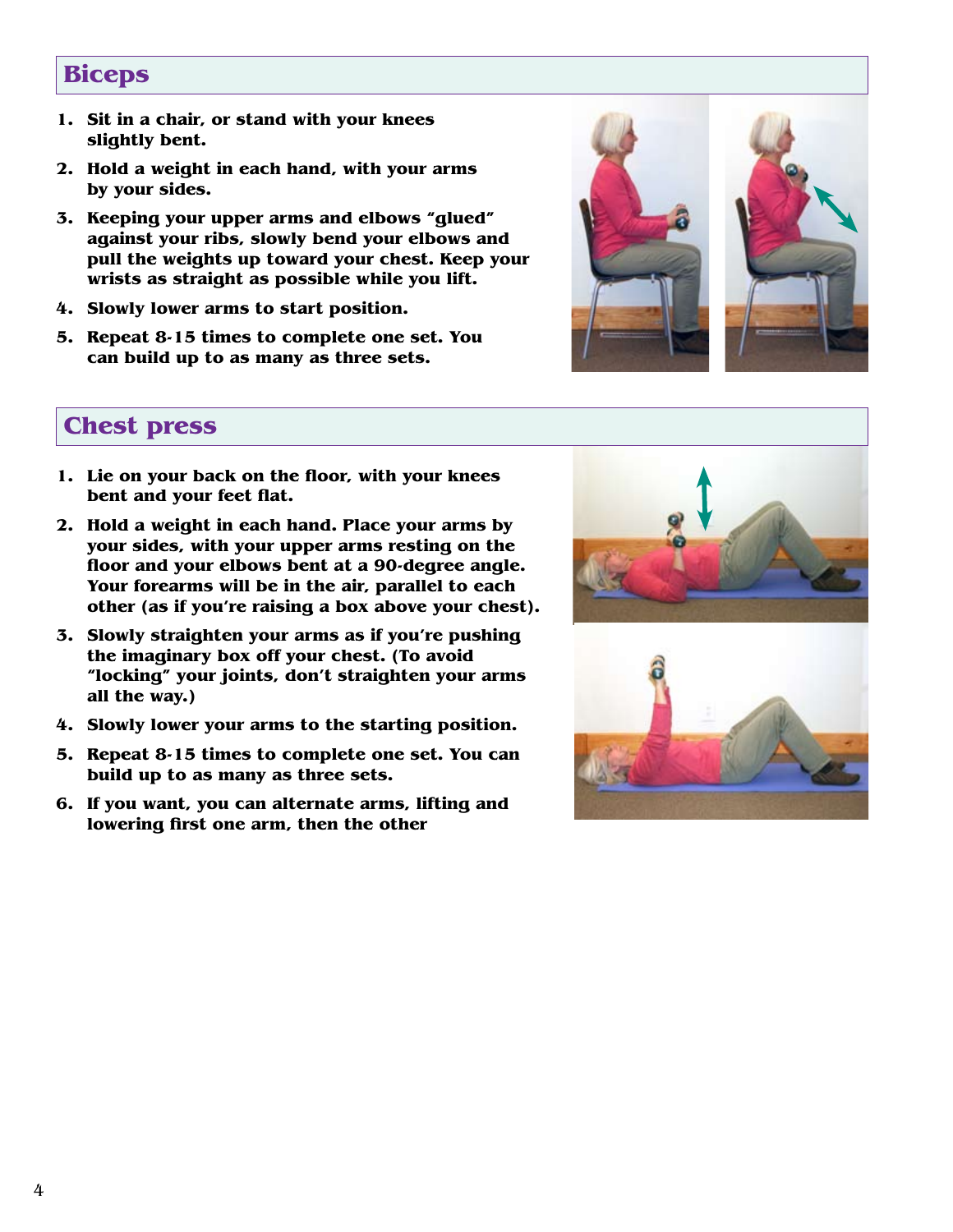## 3. **Other strengthening exercises**

#### **Legs**

- **1. Pretend you are going to sit back in a chair—bend your knees and squat as far as is comfortable for you. Keep your weight over your ankles and your heels on the floor. Keep your knees above your toes, your shoulders back, and your head looking straight forward.**
- **2. Straighten up again.**
- **3. Repeat 10-15 times.**

#### **Calves**

- **1. Hold on to the back of a chair and rise up on your toes, pause, then let your heels come back down to the floor.**
- **2. Repeat 10-15 times to strengthen your calves.**

### **Thighs and Hips**

- **1. Lie on your side. Lift the top leg as high as you comfortably can, pause, and then lower back down.**
- **2. Repeat 10-15 times on each side.**

#### **Stomach muscles**

- **1. Lie on your back with your knees bent. Imagine pulling your belly button toward your spine—this works your lower stomach muscles, not just the top ones.**
- **2. Place your hands behind your neck to support your head like a pillow, but don't pull your neck up.**
- **3. As you pull your belly muscles in, try to lift your shoulders off the floor just a bit and hold the position for 5 full breaths (you don't have to lift your shoulders very high)!**
- **4. For this exercise, a small movement can make you stronger than a bigger one!**









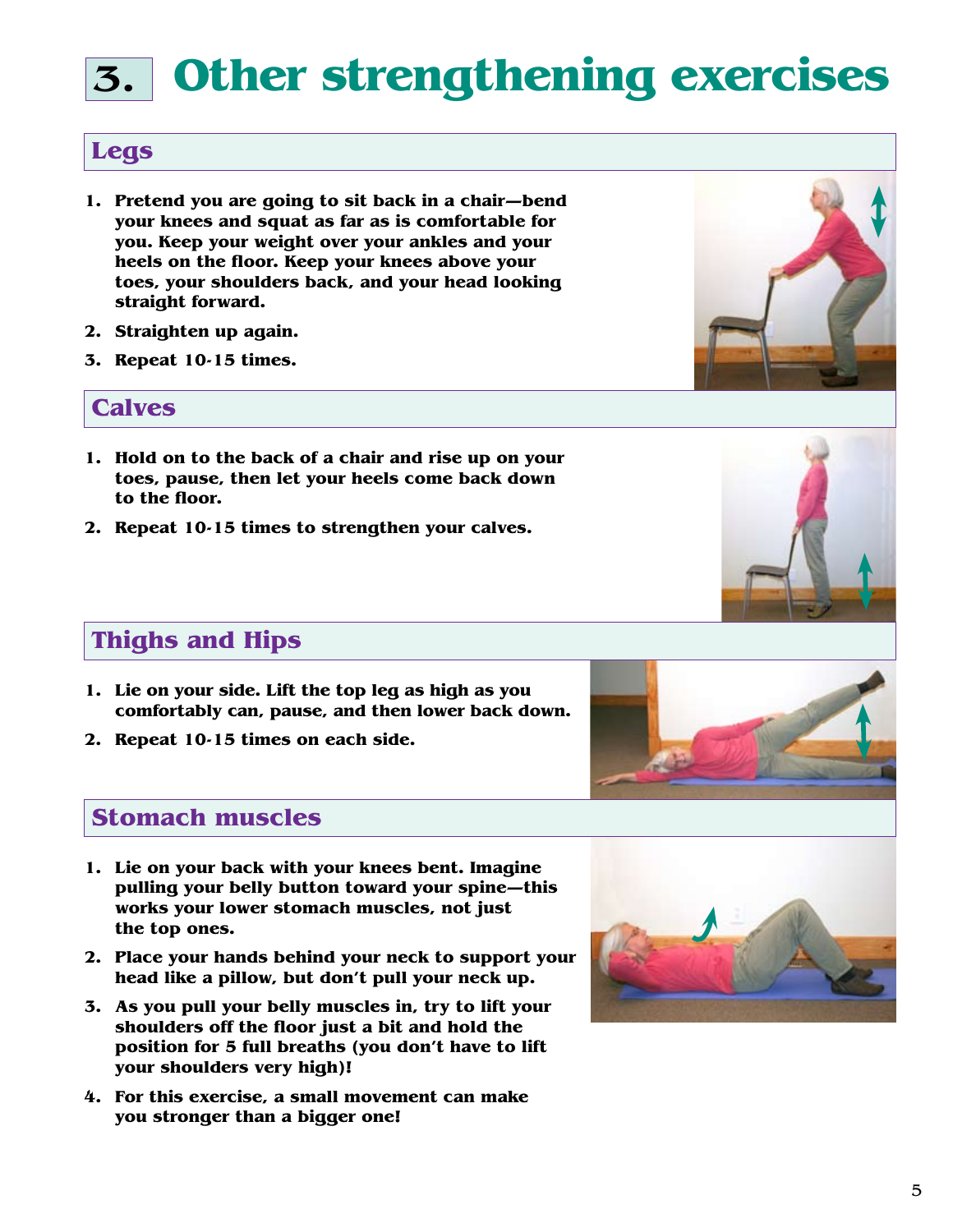## 4. **Stretching and Flexibility Exercises**

#### **Back arm stretch**

- **1. Raise your left arm over your head with your elbow bent and pointed at the ceiling.**
- **2. Push the left arm back with the right arm until you feel a stretch.**
- **3. Hold for 20 to 30 seconds and repeat with the other arm.**

## **Chest and shoulder stretch**

- **1. Hold the ends of a stretch band and raise your arms over your head.**
- **2. Keeping the band tight, move your hands gently behind your head until you feel your chest and shoulder muscles stretch.**
- **3. Hold for 20 or 30 seconds.**





## **Lower leg (calf) stretch**

- **1. Stand about a shoulder's length away from a wall. Step forward with one foot, lean forward and place your hands on the wall. Keep the weight of your body on your stepping leg.**
- **2. Bend one knee. Straighten the other leg behind you so that your foot is flat on the floor and pointed straight ahead.**
- **3. Gently move your hips forward, keeping your back leg straight and your heel flat on the floor.**
- **4. Hold for 20 to 30 seconds.**
- **5. Repeat with the other leg.**

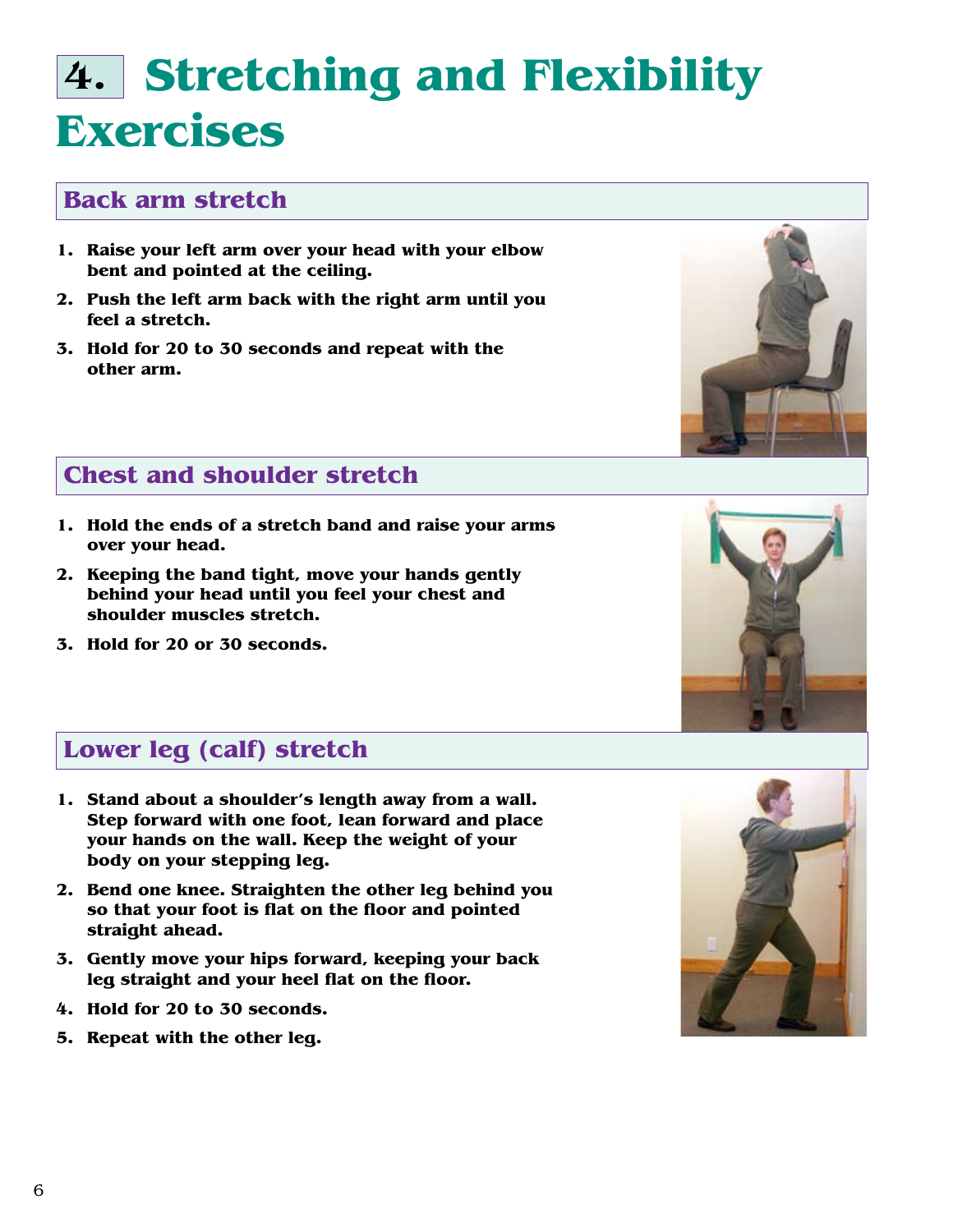## **Back thigh (hamstring) stretch**

- **1. Lie on the floor with both knees bent. Lie on your bed if you can't lie on the floor.**
- **2. Pull your right knee up to your chest with your hands behind your knee.**
- **3. Slowly straighten the leg and push your heel up toward the ceiling until you feel a gentle stretch on the back of the leg.**
- **4. Hold stretch for 20 to 30 seconds.**
- **5. Repeat with the other leg.**

## **Lower back stretch**

- **1. Lie on the floor with both knees bent. Lie on your bed if you can't lie on the floor.**
- **2. Pull one knee up to your chest with your hands behind your knee. Hold for 20 seconds.**
- **3. Switch legs and pull the other knee up to your chest. Hold for 20 seconds.**
- **4. Pull both knees up to your chest. Hold your legs from behind your knees when hugging them to your chest. Hug for 20 seconds.**
- **5. Return legs to starting position. Repeat all 3 stretches.**







### **Full back stretch**

- **1. On a carpeted floor or soft surface, kneel on all fours, with your knees directly below your hips, and your wrists directly below your shoulders.**
- **2. Breathe in and arch your back like a cat, pulling your belly-button up toward your spine.**
- **3. Breathe out and flatten your back, allowing your eyes to look forward.**
- **4. Continue arching and flattening your back, moving through the stretch as slowly as you want to, 3-5 times in each direction.**



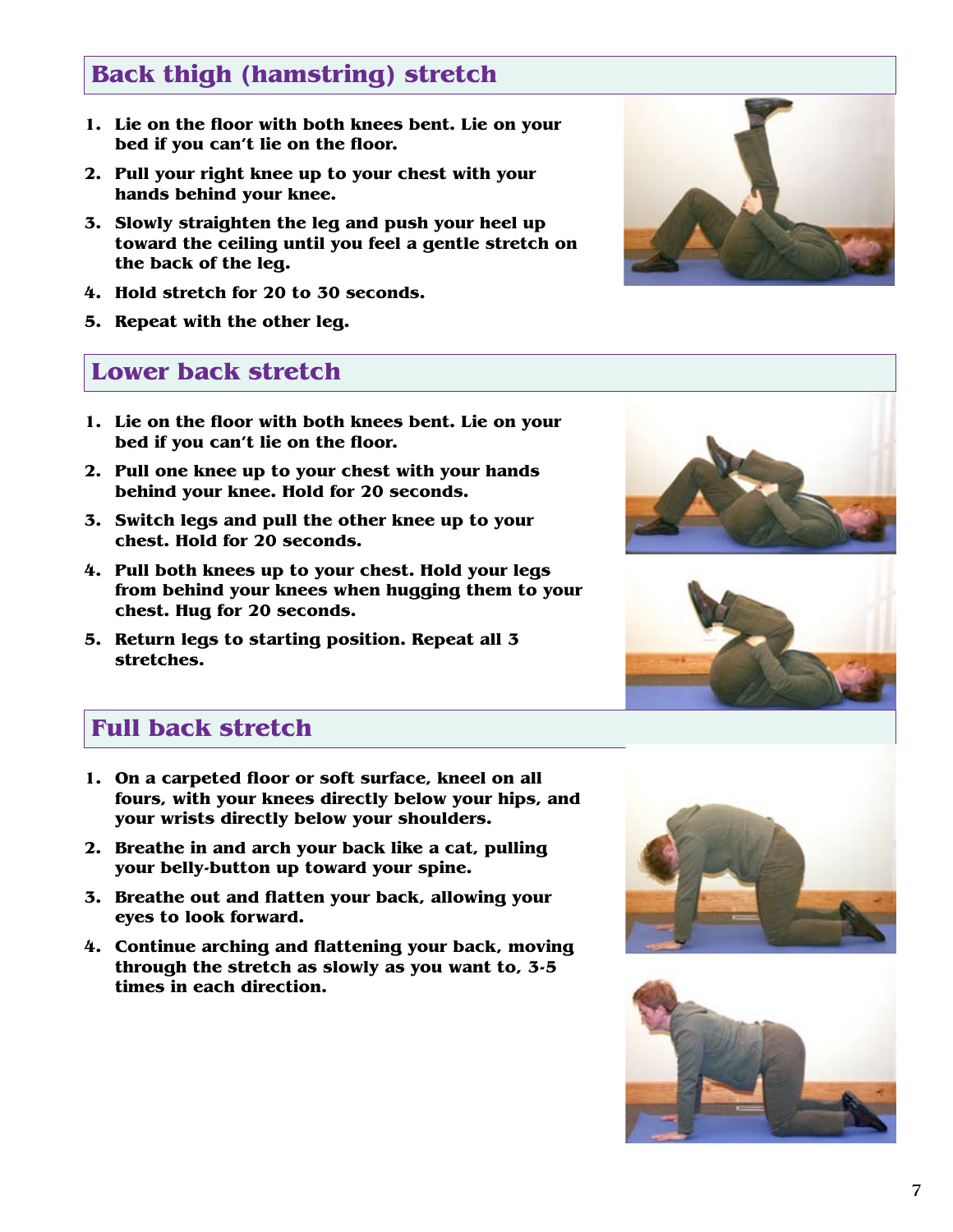### **Whole body stretch**

- **1. Lie on the floor flat on your back.**
- **2. Reach your arms over your head. Relax.**
- **3. Feel the stretch in your arms, upper body, and sides. Breathe deeply.**
- **4. Relax in this position for at least 30 seconds.**



## **Relaxation stretch**

- **1. Sit in a chair or on the floor with a straight spine. Extend your legs in front of you in a narrow "V" position (you can slightly bend your knees if it's more comfortable).**
- **2. Imagine that you have a giant beach ball resting on your lap.**
- **3. Breathe in deeply and sit up as tall as you can.**
- **4. Now imagine that you are diving over the beach ball, draping your upper body over the imaginary beach ball on your lap.**
- **5. Tuck your chin down, reach your arms forward towards the floor, and round your spine so that it looks like the letter "C".**
- **6. Pause, then breathe out and slowly curl back up to a straight-spine position.**
- **7. Repeat the exercise 1-2 more times.**



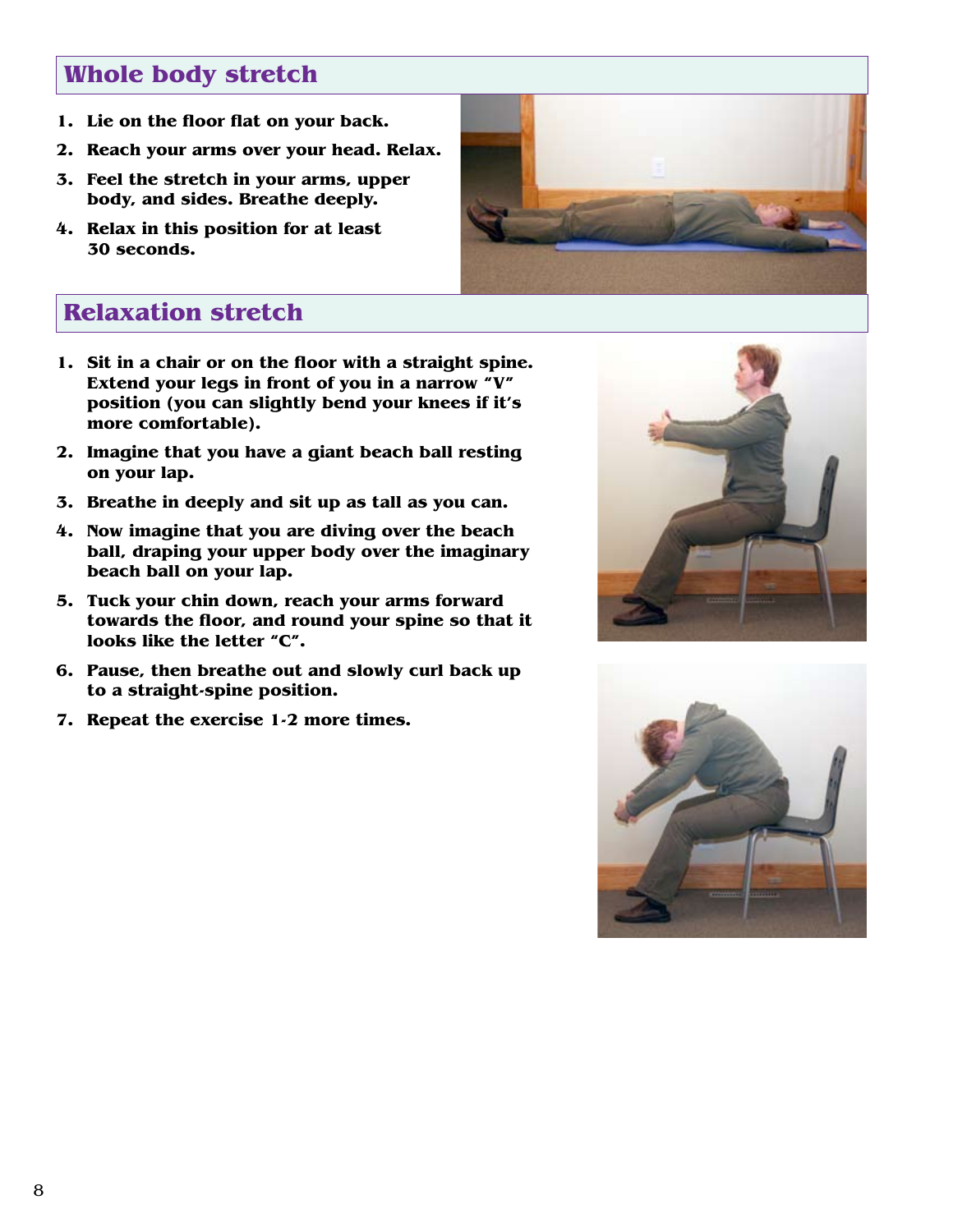## 5. **Chair Exercises for Strength and Flexibility**

**Note:** To do these exercises, do the following:

Sit in a chair. Keep your head up and facing forward. Keep your back straight and sit all the way back in your chair without leaning on it. Put your feet flat on the floor and let your arms relax in your lap. Warm up before you do your chair exercises, and remember to cool down and stretch again afterwards. Always remember to breathe as you exercise; it's easy to forget and hold your breath!

## **Warm-up exercises**

If you need to start really slow, you can do the warm-up exercises by themselves for two to three weeks, and then add the muscle workout and cool-down exercises.

## **A. Upper body warm-up**

#### **Chest and shoulders warm-up**

- **1. Sit in the chair. Lift your arms straight out in front of you.**
- **2. Keeping your arms up, slowly open your arms until they are out at your sides.**
- **3. Bring your arms back in front of you until your palms touch. Then lay them down in your lap.**
- **4. Repeat this exercise 8 times.**

#### **Triceps (back of upper arms)**

- **1. Sitting in the chair, put both of your arms above your head. You should be reaching for the ceiling.**
- **2. Slowly, bring one hand down as if you are trying to pat yourself on the back.**
- **3. Your elbow should stay near your head.**
- **4. Lift your arm back up. Switch arms and do the same thing.**
- **5. Repeat this 8 times.**







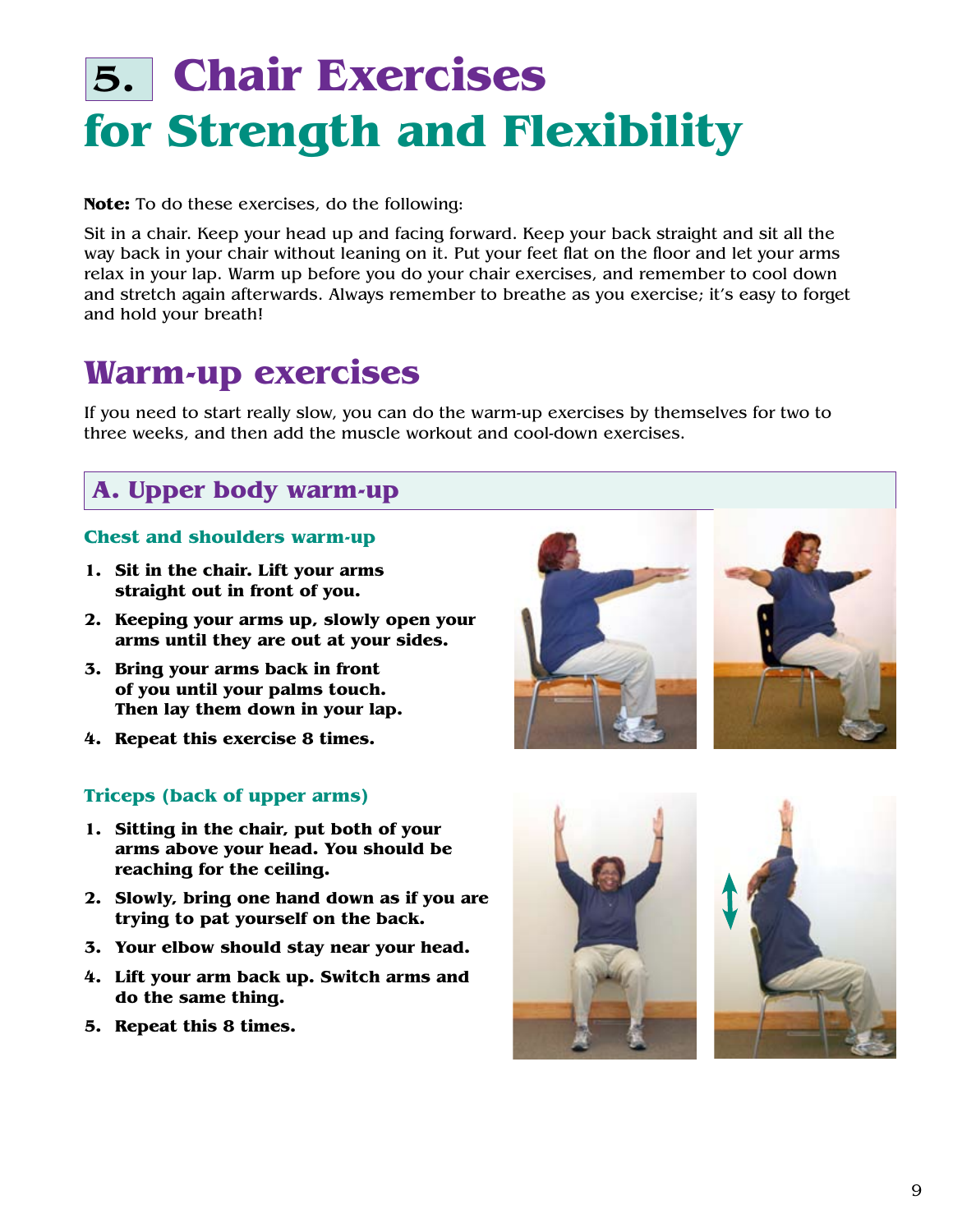#### **Shoulders warm-up**

- **1. While sitting, lift both arms out to your sides. Your fingers should be pointing outward.**
- **2. Slowly make 12 small circles with your arms.**
- **3. Lower your arms back to your side.**

#### **B. Lower body warm-up**

#### **Calf (lower leg) warm-up**

- **1. Sit in the chair. Place your hands on your knees. Put your feet close together.**
- **2. Lift your toes off the floor. Keep your heels on the ground.**
- **3. Next, lift your heels off the ground. Keep your toes on the floor.**
- **4. Do these moves 15 times slowly. Rest 30 seconds. Do three sets of 15 exercises.**

#### **Leg warm-up**

- **1. In the sitting position, place your hands on your thighs.**
- **2. Using one leg at a time, lift your leg straight out in front of you.**
- **3. While your leg is in the air, make a big circle with your toe by moving your ankle. Bring your leg down.**
- **4. Circle ten times. Switch legs and do the same thing again.**
- **5. Do three sets of ten circles with each leg.**

#### **Sitting March Warm-up**

- **1. In the sitting position, place your hands on your thighs.**
- **2. March your legs up and down.**
- **3. Keep up the "march" for one minute.**









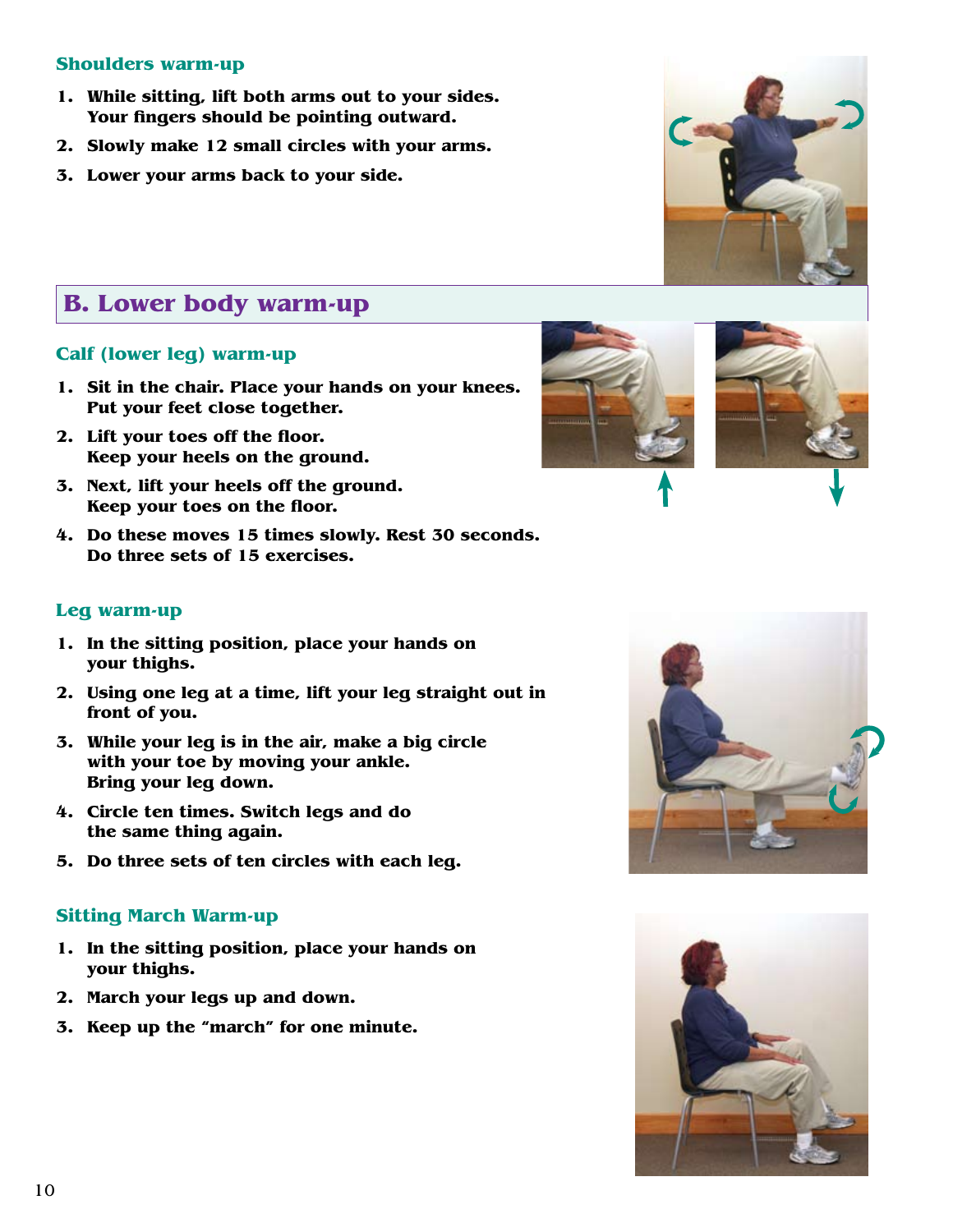## **Workout exercises**

As you do your workout, focus on the muscles that you are working on. For the upper body chair exercises, first do the exercises with your arms only. As you get stronger, add light hand weights. You can buy hand weights in a sporting goods store.

## **C. Upper body workout**

#### **Biceps (front of upper arm)**

- **1. Sitting in the chair, start with your fingers touching your shoulders. Your elbows should be pointing out to the side.**
- **2. Extend your arms out to your side and then bring your fingers back to your shoulders. Do both arms at the same time.**
- **3. Do this 15 times. Build up to three sets of 15 lifts.**





#### **Up-press (shoulders)**

- **1. Sit in the chair. Touch your shoulder with your finger tips.**
- **2. Reach both arms up to the ceiling.**
- **3. Touch your shoulder with your finger tips again.**
- **4. Do this 15 times. Build up to doing three sets of 15 lifts.**





#### **Triceps (back of arm)**

**Hold a light weight or can in your hand while you do this one.** 

- **1. Sitting in a chair, bend your arm and point the tip of the elbow toward the ceiling. Keep the elbow next to your ear.**
- **2. Straighten your arm so that your hand points to the ceiling.**
- **3. Return your arm to the starting position.**
- **4. Do these 15 times. Build up to doing three sets of 15 lifts.**



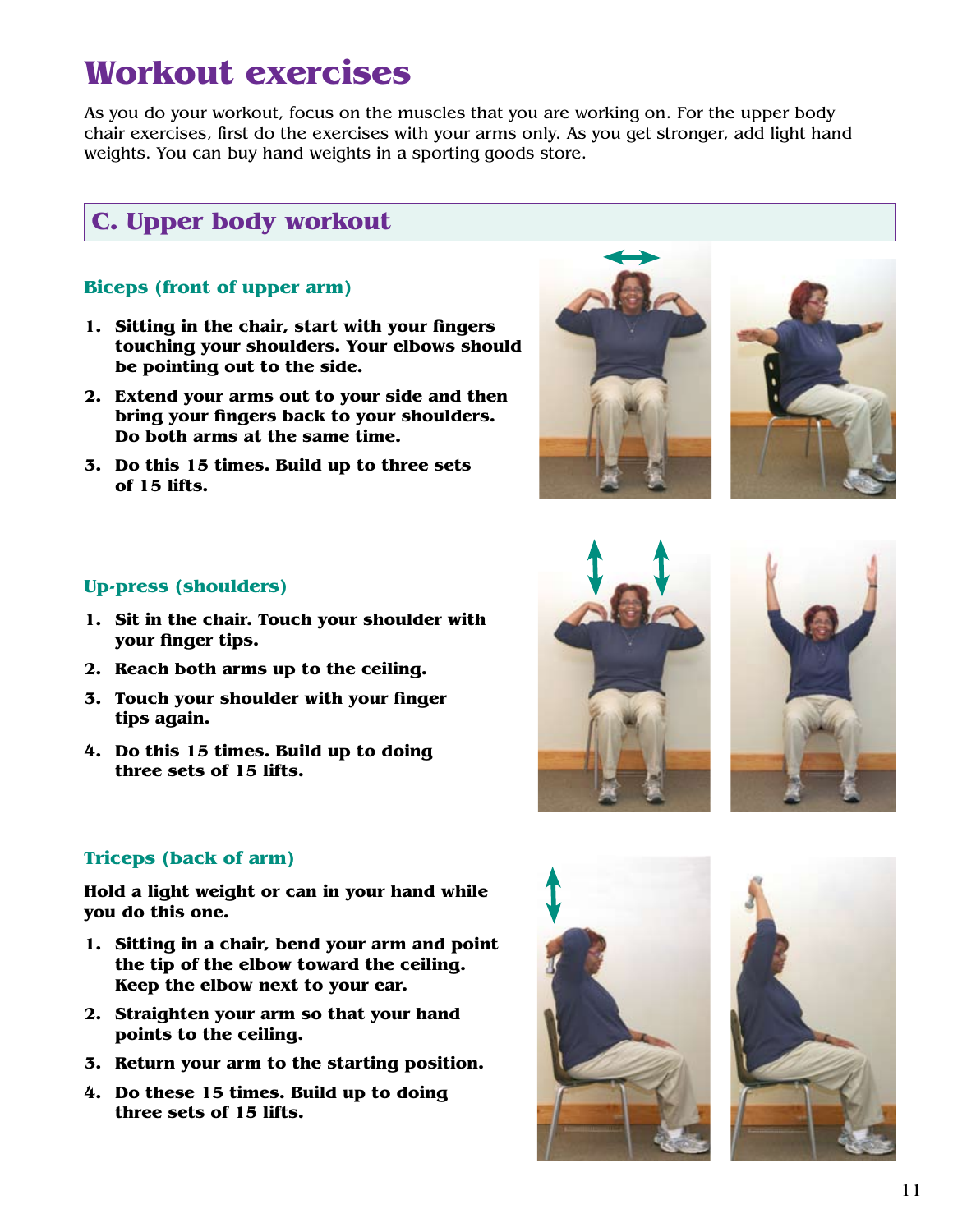#### **D. Lower body workout**

#### **Leg extension (upper leg)**

- **1. While seated, slowly lift one leg straight out in front of you. Hold it up for one second and then lower it.**
- **2. Do ten lifts and then switch to the other leg.**
- **3. Build up to doing 3 sets of the 10 lifts on each leg.**

#### **Calf (lower leg)**

- **1. Place your hands on your knees. Put your feet close together.**
- **2. Place a large flat object like a book on your thighs. Pick an object that covers your lap.**
- **3. Lift your heels off the ground. Keep your toes on the floor.**
- **4. Return your heels to the floor.**
- **5. Do the moves 15 times slowly. Rest 30 seconds. Work up to 3 sets of 15 raises.**

#### **Hamstring (upper back leg)**

- **1. Place your hands on your knees. Put one leg on a coffee table or chair.**
- **2. Press the heel of your foot down on the chair or table. Feel the muscles behind your leg tighten.**
- **3. Hold the press for 5–10 seconds.**
- **4. Repeat ten times on each leg. Build up to doing 3 sets of 10 presses with each leg.**

#### **Inner thigh**

- **1. Sit in a chair with a pillow between your knees.**
- **2. Squeeze your knees together. Start with a light press on the pillow.**
- **3. Slowly increase the push on the pillow. Then return to lighter press.**
- **4. Hold the hard press for 5–10 seconds.**
- **5. Start with a few presses. As you get stronger, work up to doing 20 presses at one time.**

#### **Cool-down**

**Gently cool your muscles down by repeating the exercises that you did to warm up. Follow the cool-down with stretches.** 







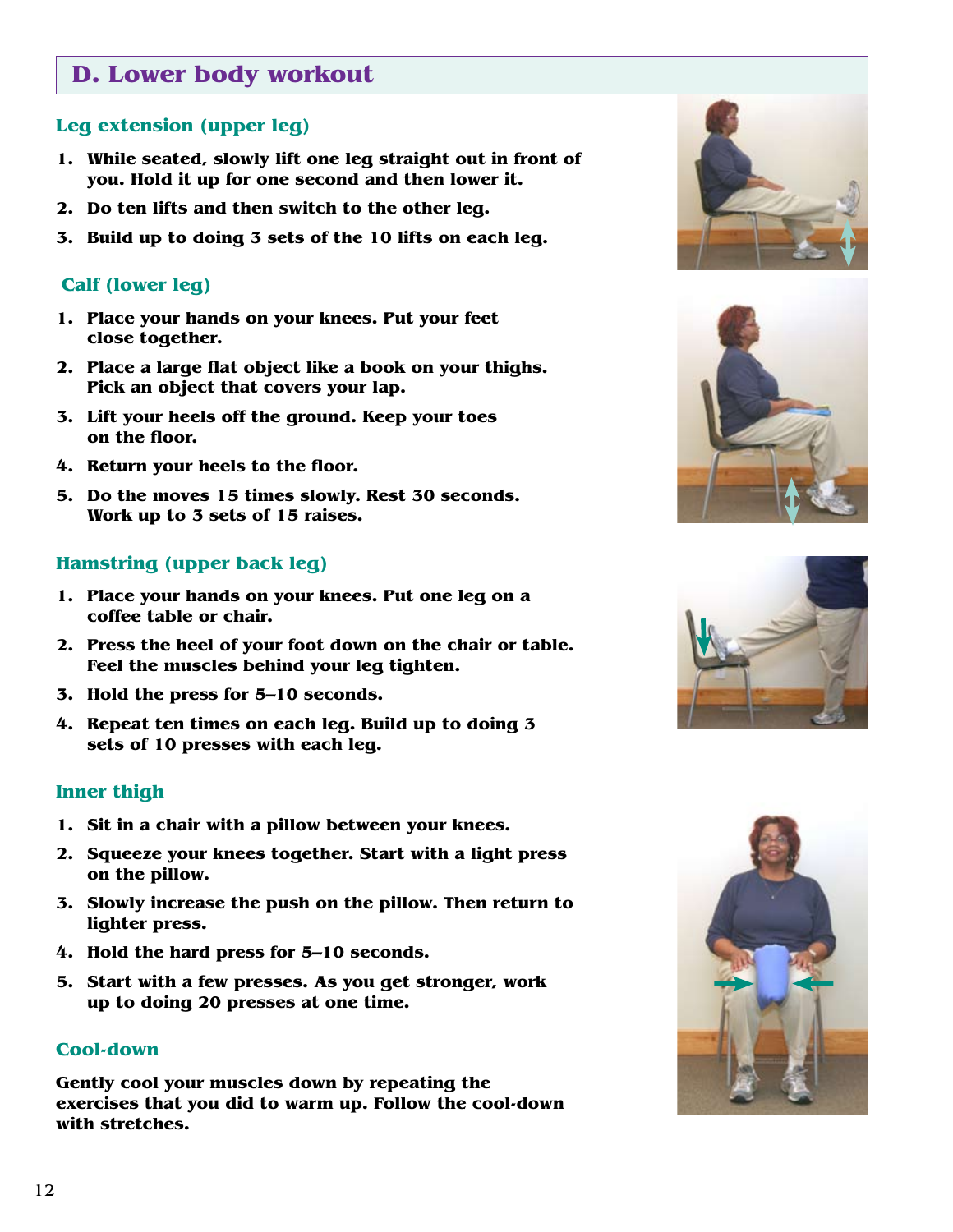## 6. **Arthritis Activity Program**

## **Standing straight leg lift**

- **1. Straight leg lifts can help strengthen your muscles without causing knee pain.**
- **2. Stand beside a wall or chair.**
- **3. Place one hand on the wall or chair for stability. Do not lean.**
- **4. Stand on the foot closest to the wall. Lift the other leg, keeping knee straight and tightening the top muscle of the thigh.**
- **5. Lift the leg as high as you can without arching your lower back or leaning. Make sure your hips stay level.**
- **6. Slowly lower your leg back down to the starting position.**
- **7. Do up to 15 lifts in each set. Try to build up to three sets as you get stronger.**
- **8. Switch legs and repeat.**



- **1. Lie down on your back. Keep your right leg straight and your left leg bent.**
- **2. Tighten the top muscle of right thigh. Lift right leg from the floor until the right knee is even with the left knee. Lower back to the starting position.**
- **3. Repeat lift ten to fifteen times.**
- **4. Switch legs and repeat.**

#### **Side hip**

- **1. Stand and rest your hands on a table or chair for balance.**
- **2. Slowly slide your right leg outward away from the left leg. Do not bend your knee.**
- **3. Return to the starting position.**
- **4. Repeat the lift ten to fifteen times.**
- **5. Switch legs and repeat.**